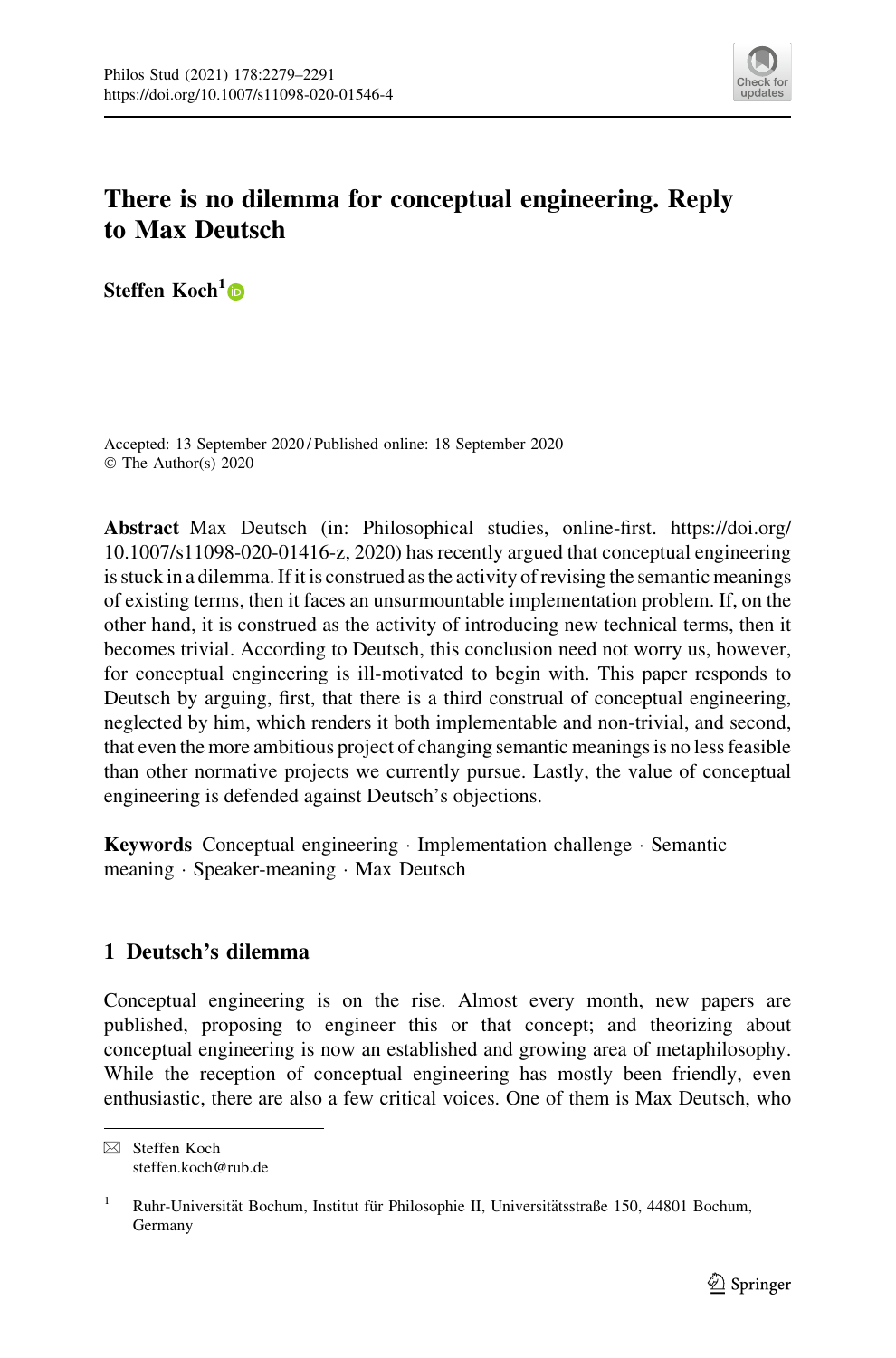has recently argued that conceptual engineering does not deserve the attention it currently receives; for upon scrutiny, it does not provide philosophers with the implementable and underappreciated methodological tool that its advocates claim it does (Deutsch [2020\)](#page-12-0). This paper responds to Deutsch's critical take on conceptual engineering.

According to Deutsch, advocates of conceptual engineering are stuck in a dilemma. The two horns of this dilemma stem from two different ways of engaging in conceptual engineering. The first is to introduce new concepts; the second is to revise concepts that are already being used. Let us call these activities 'conceptual construction' and 'conceptual re-engineering' respectively. Deutsch argues that neither conceptual construction nor conceptual re-engineering are feasible and underexplored philosophical methods. But, according to Deutsch, this conclusion is less worrisome than it may first seem, because the typical rationale for the value of conceptual engineering is mistaken anyway.

Let me begin with a caveat. As of yet, there is no agreement about what the objects of conceptual engineering are, and various options are on the table. I develop and defend one of these options elsewhere (Koch [2020](#page-12-0)). For present purposes, however, I follow Deutsch in assuming that conceptual engineering targets pairs of words and meanings. Construed in this way, conceptual construction boils down to the introduction of new (technical) vocabulary with stipulated meanings (e.g. 'supervenience' or 'grounding'), and conceptual re-engineering amounts to the stipulation of new meanings for terms already in use (e.g. Haslanger's work on 'woman', 'man', and 'race').

A key ingredient of Deutsch's dilemma is the distinction between speakermeaning and semantic meaning (Grice [1989\)](#page-12-0). The semantic meanings of expressions are the literal meanings they have in a given language. This type of meaning is relatively stable across different situations. It is roughly what dictionaries aim to capture by stating definitions.<sup>2</sup> Unlike semantic meanings, speaker meanings are not stable, and they are not associated with terms, but with speech acts. The speaker-meaning of a speech act is, roughly, what you intend to communicate by a speech act in a given instance. Semantic meaning and speaker meaning often come apart. Pinder ([2019\)](#page-12-0) mentions the example of Sophie, who opens the curtains on a miserable and rainy day and exclaims with faux enthusiasm 'It's another beautiful day!' (p. 12). What Sophie speaker-means is that it is another miserable day; but what her assertion semantically means is that it is another beautiful day.

The first horn of Deutsch's dilemma focuses on conceptual re-engineering, i.e. attempting to revise the meaning of an existing term. Bearing in mind the distinction between speaker-meaning and semantic meaning, such attempts can aim to revise

<sup>&</sup>lt;sup>1</sup> Deutsch mentions a third construal of conceptual engineering: the attempt to stipulate meaning additions for existing terms, e.g. when the law defines an 'adult' as someone over the age of 18. But since Deutsch argues that this ultimately reduces to what I've called 'conceptual construction', I set it aside for now. We will return to this point below.

 $2$  Note, however, that semantic externalists like Deutsch do not take semantic meanings to be *constituted* by definitions or other types of descriptive content.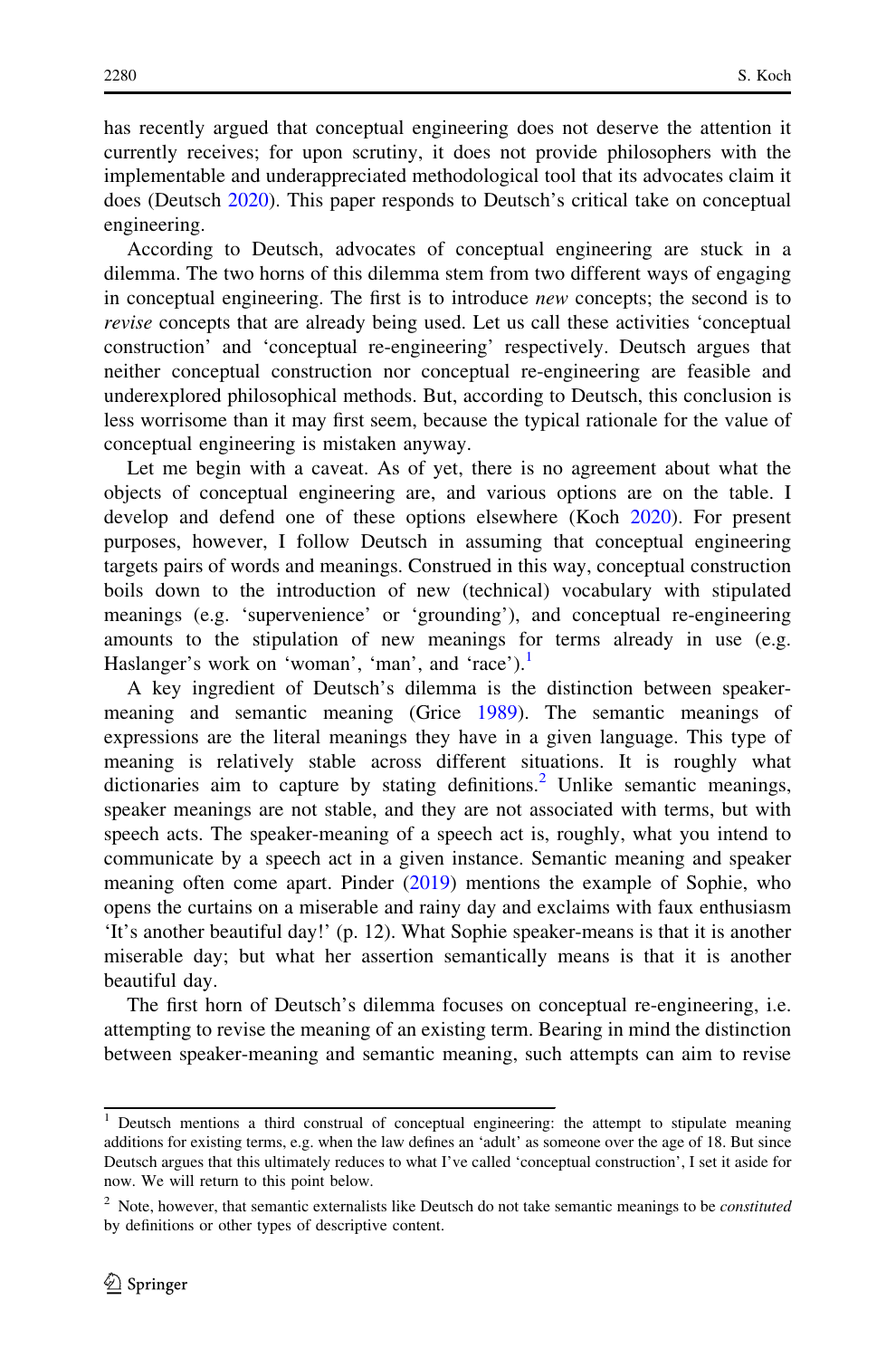either semantic meaning or speaker-meaning. Suppose conceptual engineers aim to revise semantic meaning. If this is what they aim to do, then they face a severe implementation challenge, for the main tools they have at their disposal—namely, stipulating what they and others shall mean by a term, and intending to use the term in the way suggested—do not have the power to change semantic meaning. Deutsch uses the example of 'dog' to make this point:

Suppose I publish a paper in which I declare that, henceforth, and for all time, 'dog' shall mean cats. What effect could this declaration have? Perhaps, afterwards, I and my followers (loyal and steadfast as they are) will now go around speaker-referring to cats with our uses of 'dog'. Clearly, though, neither my nor my followers' intentions or behavior will do much of anything to affect the semantic meaning and reference of the English term, 'dog'. Even if my explicit intention is to change the semantic meaning and reference of 'dog', it seems I am powerless to actually do so. Importantly, even if groups of other speakers start getting in on the act—my followers' followers, their followers, etc.—the only result will be a change in what certain groups of speakers now speakermean by 'dog' (along with a fair bit of miscommunication with others). 'Dog' will go on semantically meaning and referring to what it always has (p. 6).

Rather uncontroversially, Deutsch notes that neither stipulation *alone* nor the intention of a *single* speaker are sufficient means of changing semantic meanings. More controversially, Deutsch thinks that even large groups ("my followers' followers, their followers, etc.") are powerless to change semantic meanings. Regardless of their efforts, the term in question will semantically mean and refer ''to what it always has''.

Deutsch concedes that semantic meaning and reference can and do change over time. But since we do not know what, in addition to stipulation and one's motivation to bring about meaning change, is required to actually make it happen, we can hardly bring it about intentionally. We do not know how many people have to join the effort, or for how long they have to use the term in accordance with the stipulation, or which further steps are necessary. Deutsch concludes that conceptual engineers who aim to change semantic meaning ''owe us an account of how they can actually succeed in doing so'' (p. 7).

Deutsch admits that we can use stipulations to express what we shall speakermean by a term. So, if conceptual re-engineering targets speaker-meaning, the implementation challenge does not arise. However, Deutsch argues that if conceptual re-engineering were to boil down to stipulating speaker-meanings, then the whole enterprise of conceptual engineering would trivialize: ''[Re-engineering speaker-meaning] seems like a rather trivial and easy thing to do. Surely it is not the sort of thing the exciting terminology of 'conceptual engineering' was designed to describe" (p. 7). We can call this the *trivialization challenge*.

The intermediate result, i.e. the first horn of the dilemma, is the following. If conceptual re-engineering aims to ''effect genuine semantic changes in an existing term by mere stipulation[, it] seem[s] bound to fail'' (p. 10). If, on the other hand, it aims to stipulate speaker-meaning, then ''it is not clear that [it] deserves to be called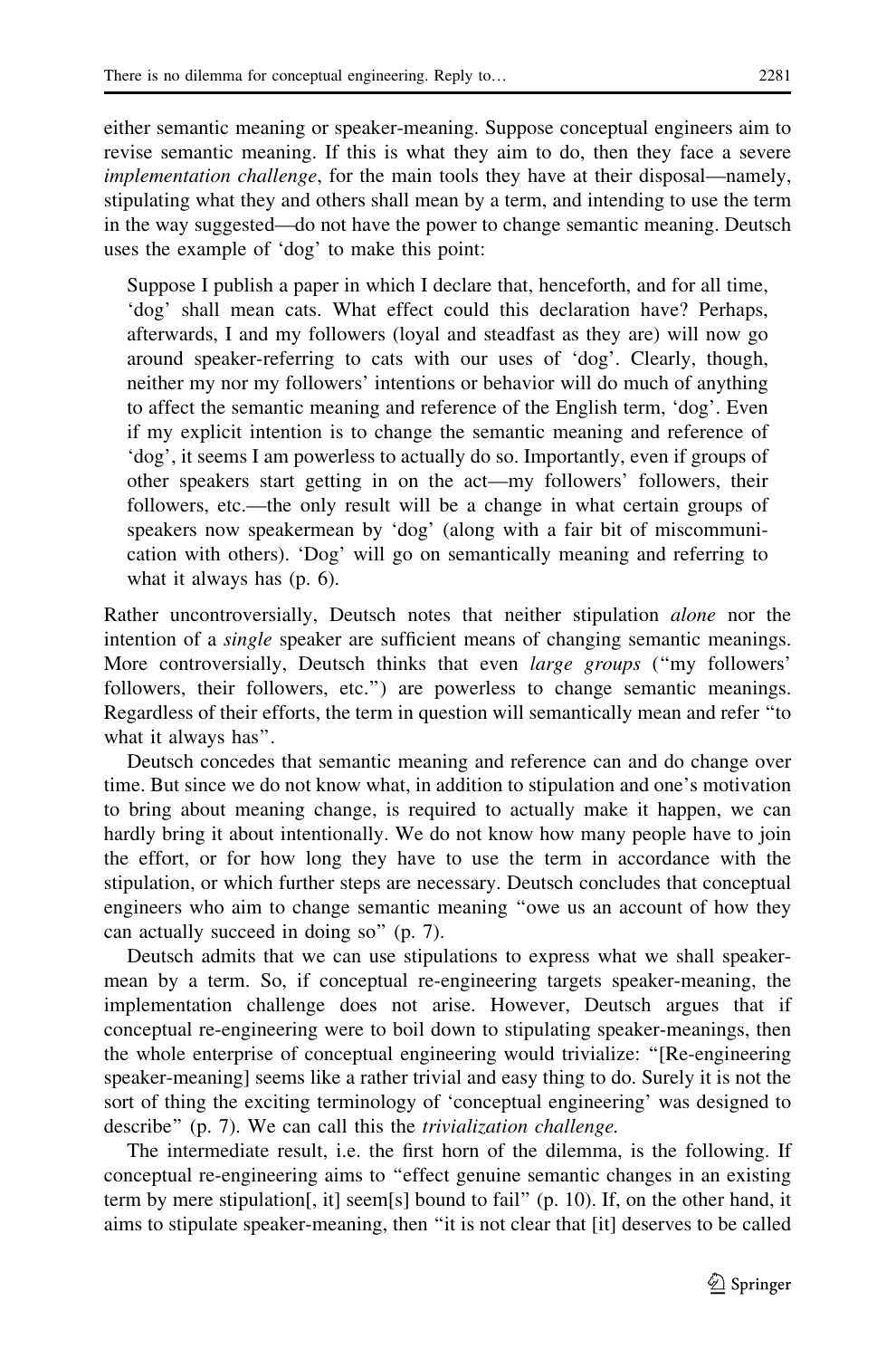'conceptual engineering', or that [it] represents a worthwhile, fruitful method of philosophizing'' (ibid.).

The second horn arises for conceptual engineering in the sense of conceptual construction. Deutsch admits that stipulation has the power to create new semantic meanings if the term in question does not have a fixed semantic meaning already. So again, there is no implementation challenge to conceptual construction. But Deutsch argues that it faces a version of the trivialization challenge. In cases of conceptual construction, the hard part is not implementation, but rather identifying an interesting phenomenon or relation, such that introducing a new term for it reaps epistemic benefits. Deutsch holds that philosophy, just like any other theoretical discipline, can and does often benefit from the introduction of new technical terms. 'Supervenience', 'implicature', 'rigid designator' and 'safety' are cases in point. The problem is rather that this possibility is too obvious, and too much in line with traditional philosophical practice, to be an interestingly new and revisionary approach to philosophy. Thus, Deutsch asks rhetorically: ''[D]id philosophers really need to be told any of this? […] Have defenders of conceptual engineering reminded philosophers of something they forgot, or perhaps never knew, namely that, sometimes, there is a need for technical terms in philosophy?'' (p. 12). The obvious answer, Deutsch suggests, is 'no'.

If Deutsch is right, then there is no version of conceptual engineering that warrants the enthusiasm of its advocates. For this enthusiasm to be warranted, Deutsch assumes, conceptual engineering would have to be a philosophical method that is feasible, valuable, and previously neglected at the same time. But according to Deutsch, neither construal of conceptual engineering satisfies all of these conditions simultaneously. Deutsch concludes that ''conceptual engineering, with the exception of the introduction of useful technical terminology [which is trivial], doesn't belong in the philosopher's tool box'' (p. 22).

#### 2 Resolving the dilemma

In what follows, I will show that Deutsch's dilemma for conceptual engineering does not arise. In doing so, I will mainly focus on conceptual re-engineering, for two reasons. First, this is the kind of conceptual engineering that most of the contemporary discussion focusses on. Second, I partly agree with Deutsch that conceptual construction is less new and exciting than conceptual re-engineering. Conceptual engineering would indeed lose much of its appeal if it were nothing but the recommendation that philosophers introduce new technical vocabulary where necessary. I suspect that most conceptual engineers would agree. So, my strategy will be to grant Deutsch the second horn of the dilemma but to reject the first.<sup>3</sup>

<sup>&</sup>lt;sup>3</sup> This said, the debate between Carnap and Strawson shows that there is room for a non-trivial debate over whether philosophers should focus more on answering typical 'what is x?' questions, or instead focus on constructing new technical terms to be employed, e.g., in science and logic. Whereas Carnap views the terms of ordinary language as imprecise tools, to be replaced where necessary by philosophers, Strawson takes them to be of independent interest, and therefore advocates a conception of philosophy on which it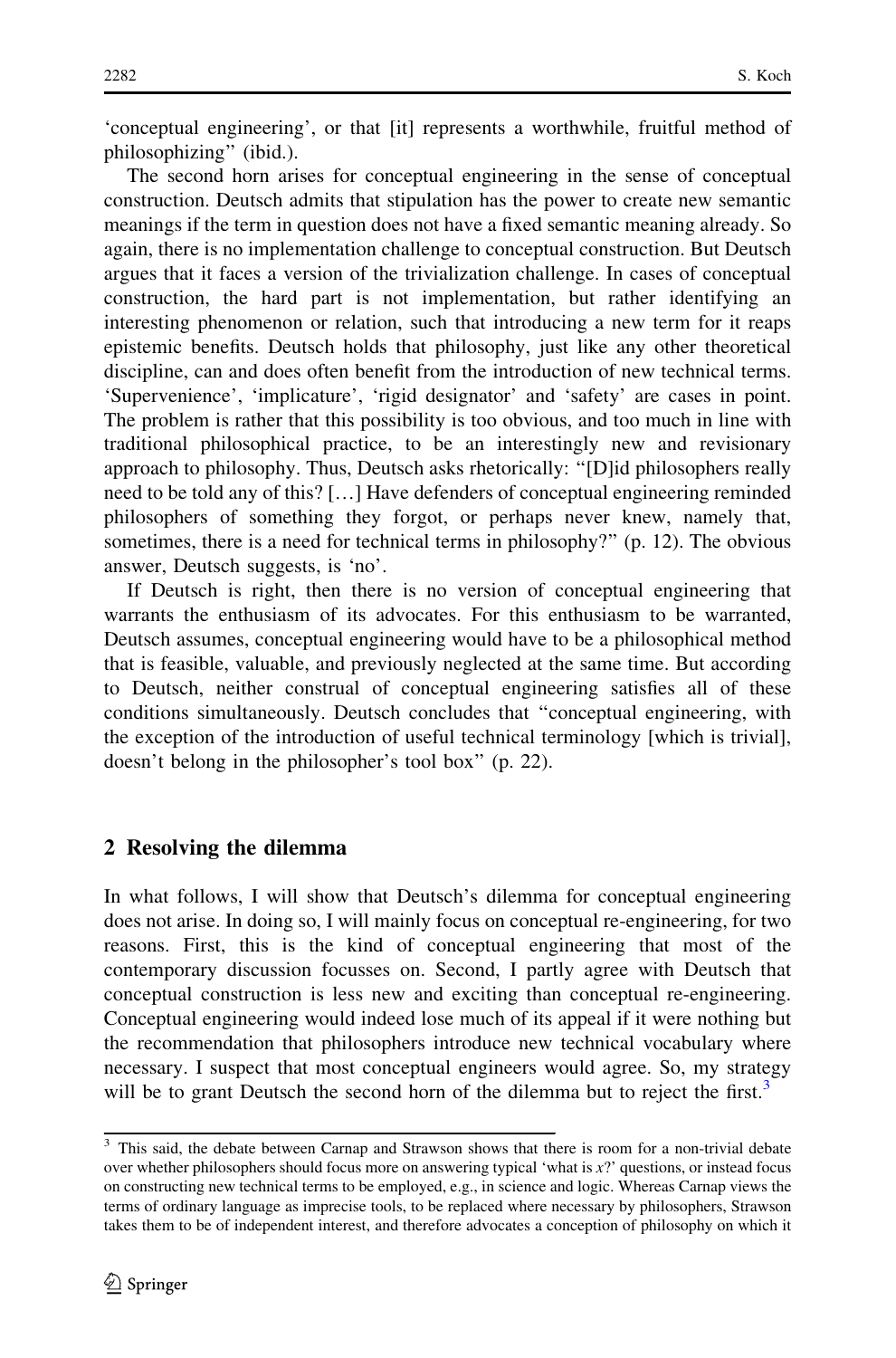Recall that the first horn of Deutsch's dilemma is a dilemma in itself. The charge is that conceptual re-engineering is either infeasible or trivial, depending on whether it is construed in terms of semantic meaning or speaker-meaning.

My first objection to Deutsch is that this construal of the options is a false dichotomy. It's not that we can either aim to change semantic meanings, or else settle for individual-level speaker-meaning. There is room for a plausible, implementable and non-trivial project that lies between the two, namely, to convince other members of one's group to use an existing term in a new way. In many areas of philosophy, and in academic disciplines in general, it is important that the participants in a debate 'speak the same language'. The fact that their terms have similar or identical semantic meanings is not enough. It is also important that their communicative intentions are aligned in the right way. In other words, it is important for the participants in a debate to understand what others intend to communicate when they use certain expressions. The process of mutual understanding is facilitated enormously if the participants share their communicative intentions. Since certain speaker-meanings are less conducive to successful philosophical or academic work than others—an assumption that conceptual engineers typically make, and which will be scrutinized below—the project of improving what a group of researchers speakermeans by its key terms becomes both salient and important. For this reason, the speaker-meaning construal of conceptual re-engineering need not have the trivializing tendencies alleged by Deutsch.<sup>4</sup>

If this is right, then conceptually engineering group-level speaker-meanings is an activity that is both important and implementable. Now, perhaps Deutsch would grant this much, but object that this activity is simply not exciting and new enough to be called 'conceptual engineering' or to deserve its current attention.<sup>5</sup> Deutsch raises this concern when he discusses the hypothesis that conceptual engineering amounts to 'stipulative additions', by which he means the addition of new meanings to terms already in use. Stipulative additions are very close to the proposal currently on offer. And while Deutsch concedes that these do play a legitimate role in philosophy and elsewhere, he argues that if conceptual engineering were construed as the attempt to stipulate additional meanings, then there would be ''nothing particularly new or neglected about [it]" (p. 14).<sup>6</sup>

Footnote 3 continued

is the philosopher's main job to elucidate them (cf. Carnap [1950](#page-11-0)/1971, [1963/](#page-11-0)1991; Strawson [1963/](#page-12-0)1991; see Koch ms for discussion). Unlike what is suggested by Carnap and Deutsch, conceptual construction need not be limited to technical terms, but might also be put in the service of society at large. See e.g. Miranda Fricker's [\(2007](#page-12-0)) discussion of 'sexual harassment'. Thanks to an anonymous reviewer for suggesting this example.

<sup>4</sup> See Pinder ([2019](#page-12-0)) for a thoroughgoing defense of the speaker-meaning picture of conceptual reengineering.

<sup>5</sup> Thanks to an anonymous reviewer for suggesting this rejoinder.

<sup>6</sup> Deutsch also argues that there is only a ''superficial difference'' (p. 14) between what he calls 'stipulative addition' and what I earlier identified as 'conceptual construction'. I disagree, for I take it to be an important difference between the two that conceptual construction introduces new terms, whereas stipulative addition attaches new meanings to old terms. There is thus a revisionary element to stipulative additions—even if just at the level of speaker-meaning—that is absent from conceptual construction.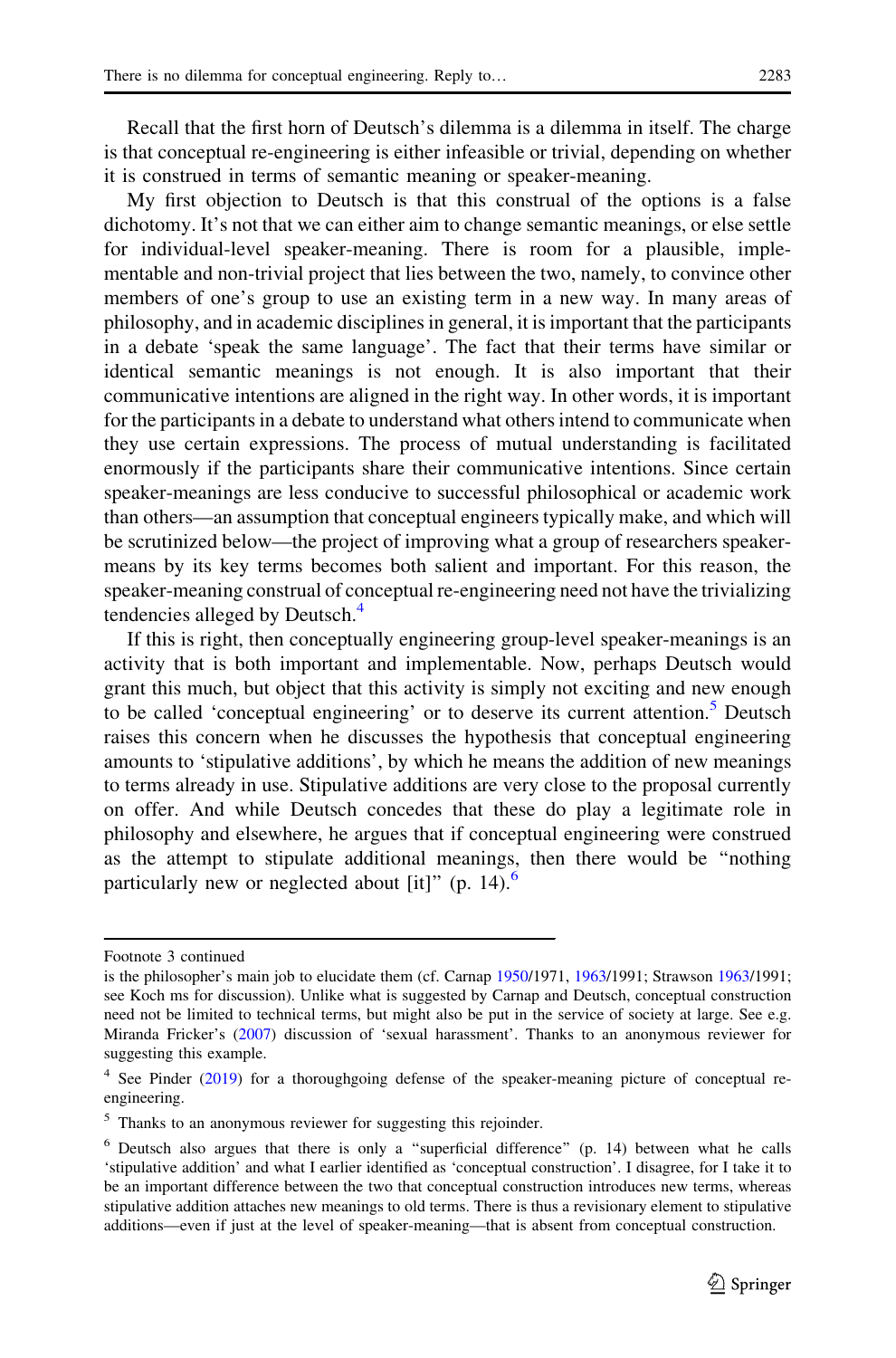How new and neglected does conceptual engineering have to be for the hype to be justified? Many conceptual engineers happily concede that conceptual engineering is and has long been practiced throughout philosophy (cf. Cappelen [2018,](#page-11-0) ch. 2; Plunkett [2015](#page-12-0); Sawyer [2020;](#page-12-0) Thomasson [2020](#page-12-0)). According to them, what is new is not that it is being done, but that it is being recognized and theorized. Moreover, scrutinizing the meanings of one's terms and engineering new group-level speakermeanings in the way suggested above has arguably not taken center stage in mainstream analytical philosophy. So while conceptual engineering, in the sense currently at issue, might not be entirely new or altogether neglected, one might still hold that it deserves more attention than it has received thus far.

Putting this aside, I agree with Deutsch that conceptual engineers sometimes have higher ambitions, i.e. they want to change semantic meanings rather than speaker-meanings. I also agree that changing semantic meaning is difficult, and that it cannot be achieved by mere stipulation. The crucial question is whether it is so difficult that conceptual engineers should not even aim to do it—and here I do not share Deutsch's pessimism.

As outlined in the previous section, Deutsch's implementation challenge has two components. The first is that the obvious tools of conceptual engineers are ineffective when it comes to semantic meaning change. The second is that we are not in a position to know what else is necessary to bring about semantic meaning change. Deutsch argues that conceptual engineers carry the burden of proof: those who aim to revise semantic meanings "owe us an account of how they can actually succeed in doing so'' (p. 7). In what follows, I will sketch one such account, defend it against Deutsch's objections, and show that it renders conceptual engineering feasible.

Since the first part of Deutsch's skepticism questions whether it is within our control to bring about meaning change, it is worth reflecting on different notions of control. In Koch [\(2018](#page-12-0)), I make two distinctions concerning control that are relevant in this context. The first concerns who we ascribe control to, i.e. individuals or collectives. The second is between immediate and long-range control. Unlike immediate control, exercising long-range control requires engaging in long-term action. Many if not most of our dearest goals, both as individuals and as collectives, are only within our long-range control. Reducing world poverty, increasing social justice, or lowering  $CO<sub>2</sub>$  emissions, for example, are merely within our (collective) long-range control; but this does not undermine our commitment or even our obligation to pursue them.

What does it take for a term to change reference? Although the early externalists primarily aimed to answer an opposing question, namely, how a term can have stable reference across different times and speakers, this question received some attention in the seventies and early eighties. Most notably, Gareth Evans and Michael Devitt took it to be a key desideratum of causal theories of reference that they also explain and account for the possibility of reference change.<sup>7</sup> The accounts

 $\frac{7}{1}$  In Naming and Necessity ([1970/](#page-12-0)1981), Kripke also acknowledges the reality of reference change, but proposes to leave a full treatment for future work (p. 163).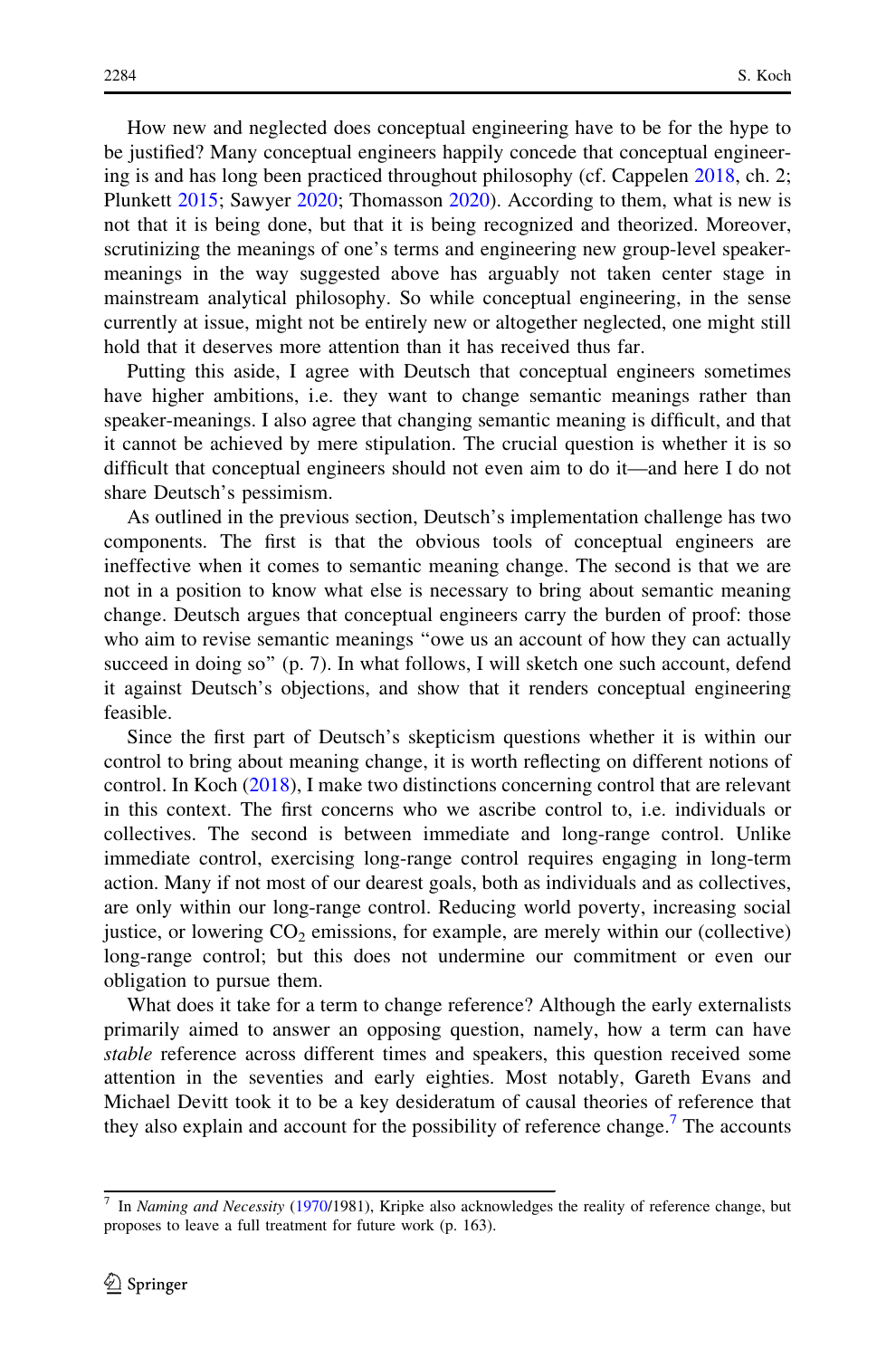that both of these authors ended up endorsing go roughly as follows: The reference of a (kind) term  $t$  is the (kind of) entity that causally grounds those of a speaker's beliefs that dispose her to use  $t$  (Evans [1973](#page-12-0); Devitt [1981\)](#page-12-0).<sup>8</sup> Thus, if it is experiences with instances of the kind dog that causally ground those beliefs of mine that dispose me to utter 'dog', then 'dog' refers to dogs. Evans and Devitt note that this version of the causal theory of reference, here only roughly sketched, nicely accommodates cases of reference change. When Marco Polo started applying 'Madagascar' to the East African island rather than to Mogadishu (a part of the African mainland), he initially (unknowingly) referred to Mogadishu, because most of the beliefs that disposed him to utter 'Madagascar' were causally grounded in Mogadishu. But this changed over time. New beliefs that were grounded in Madagascar, the island, were acquired, old beliefs faded, and preserved beliefs acquired new sustaining grounds. Today, long after Marco Polo's endeavors, 'Madagascar' undoubtedly refers to the island.

This Evans-Devitt-style metasemantics allows for collective long-range control over reference change (Koch [2018](#page-12-0)). As people apply an existing term to a new kind of entity, they gather beliefs that have the new kind as their causal ground. If, for instance, I tell you about an observation I made about (what are now called) dogs, but I use the term 'cat' instead of 'dog' in my testimony, then a belief about dogs will enter your dispositional profile of 'cats'. If this happens again and again, there will eventually come a time when your dispositional profile of 'cat' consists mainly of beliefs about dogs. When that point is reached, what you refer to by 'cat' will switch from cats to dogs. There is a range of possible views about what happens in the meantime. According to Devitt [\(1981](#page-12-0)), 'cat', in your mouth, will refer partially to cats and partially to dogs, depending on the overall proportion of cats and dogs in your dispositional profile (p. 193). Evans ([1973\)](#page-12-0), in contrast, seems more inclined to think that there is a threshold concerning which causal source is 'dominant' (pp. 200–201) such that, once it is crossed, reference switches from one kind to another. Regardless of these details, both views entail that larger collectives, e.g. linguistic communities, can exercise collective long-range control in order to bring about reference change.

Here we have, at least in rough sketch form, an externalist account of how conceptual engineers can pursue their goal of changing semantic meaning. In short: They can use the term in question as if it already had the new meaning, and try to convince as many other people as possible to follow their lead. If they reach enough people and remain consistent, then this will eventually change the term's semantic meaning—either bit by bit, as suggested by Devitt, or once a certain threshold is crossed, as suggested by Evans.

I anticipate two kinds of objections. You might think that Evans and Devitt's underlying view is false. Like any other metasemantic view, the Evans-Devitt view is not uncontroversial, and the general idea sketched above undoubtedly needs refinement. It is beyond the scope of this paper to properly defend this view. But notice that all that is really needed to establish the feasibility of intentional meaning

 $8\overline{1}$  should note that both authors add numerous qualifications to this view, but these need not concern us here.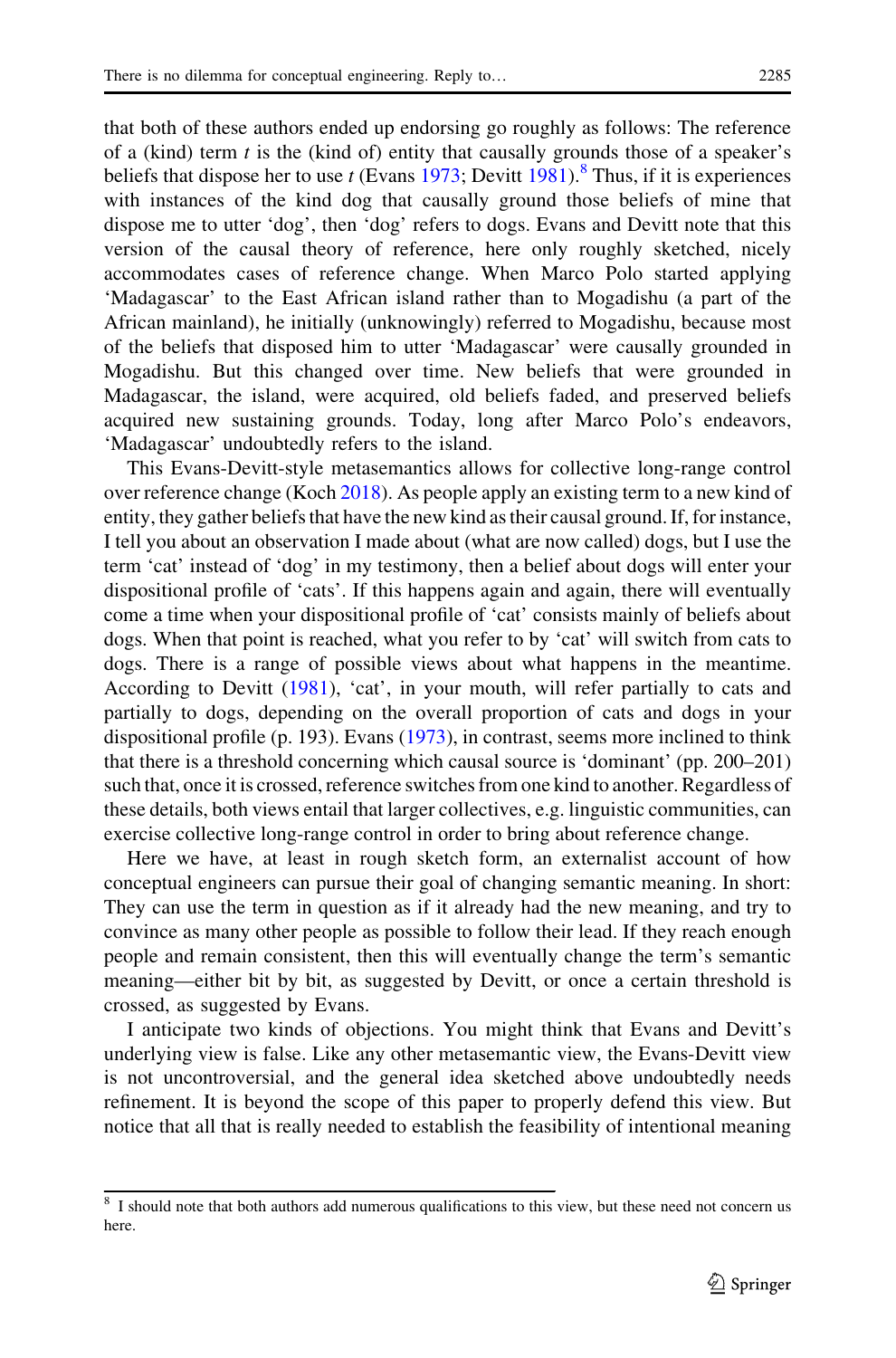change is the idea that if terms are used in new ways by many speakers over long periods of time, then their semantic meanings will eventually change. Evans and Devitt offer specific accounts of why and how this happens that you might object to for one reason or another. But the general point here should be rather uncontroversial, even for externalists. If one denies that even radical changes of use—by however large a group of people, over however long a time period—will change semantic meanings, one is in effect denying that there is any connection between use and meaning. Few philosophers, even staunch externalists, will be happy to endorse this conclusion.

You might also think that the Evans-Devitt view is fine in itself, while maintaining that the power it gives us over semantic meanings is insufficient to block Deutsch's implementation challenge. This line is taken by Deutsch, who criticizes my view as follows:

[T]he problem with Koch's picture, even granting an Evans-style metasemantics, is that there is no telling, in advance, that a plan to get large numbers of speakers to use t as if it refers to x will actually turn x into the dominant causal source of the attitudes speakers express when using t. People can make widespread mistakes, for example, using  $t$  even in relation to things that are not x's, despite the intention to use t only in relation to x's (Deutsch  $2020$ , p. 20).

Deutsch is surely right that given the Evans-Devitt-style metasemantics sketched above, there is no guarantee that a conceptual engineering project will be successful. It is far from trivial to reach or convince the required number of people. Moreover, even if we did convince the required number of people, other things can go wrong. We might, for example, be in massive error about what counts as an  $x$ , and thus unintentionally end up applying  $t$  to things other than  $xs$ .

However, I am not convinced that either of these obstacles gives rise to an implementation challenge that is specific to conceptual engineering. By contrast, I take it that almost any kind of worthwhile long-term project faces these obstacles (and potentially others), but that this does not and should not stop us from pursuing them. Individuals engage in all sorts of long-term activities without having any guarantee of success or antecedent knowledge about their outcomes. Think of activities like obtaining a university degree, pursuing a career, or getting married. As collectives, we negotiate peace treaties with other nations, make plans to reduce  $CO<sub>2</sub>$  emissions, and to improve our education systems. Arguably, we are morally obliged to engage in some of the activities on this list—despite the fact that our only hope of achieving them is by exercising collective long-range control, despite success not being guaranteed, and despite our lack of antecedent knowledge of whether we will succeed. The problem with Deutsch's objection, then, is that it runs the risk of overgeneralizing to many human activities and projects that are uncontroversially worthwhile.

In light of this observation, the challenge for Deutsch is to specify some relevant difference between conceptual engineering and other projects such as obtaining a university degree, reducing  $CO<sub>2</sub>$  emissions, or improving education systems—a difference that explains why the obstacles we face in achieving the latter do not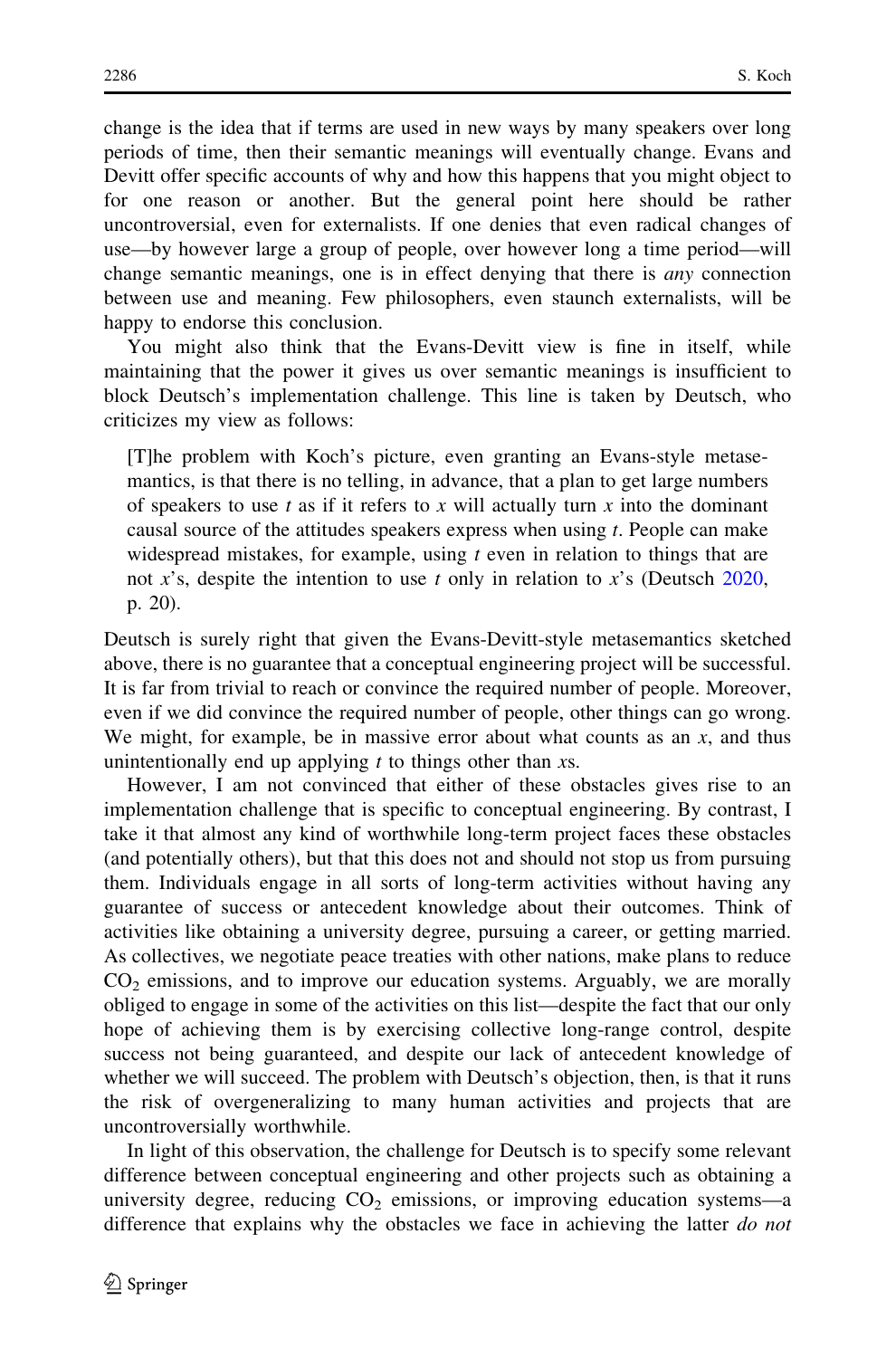undermine our commitments or even our obligations to pursue them, whereas similar obstacles do undermine any moral or methodological commitment to conceptual engineering. As I've argued above, systematic differences concerning their feasibility cannot serve as the explanans that is needed here.

#### 3 The conceptual engineer's rationale

If the explanans is not feasibility, then perhaps it is importance. Perhaps all these projects are equally feasible, but unlike the rest of them, conceptual engineering just isn't worth the effort. Indeed, Deutsch does not take conceptual engineering to be particularly important. This is because, according to him, the standard rationale for the importance of conceptual engineering, i.e. that many of our terms and concepts are defective and in need of repair, is mistaken. In this final section, I will defend this rationale against Deutsch's objection.<sup>9</sup>

Deutsch launches the following argument against the conceptual engineer's rationale:

This account of the value of conceptual engineering clearly depends on the view that many of our terms, including many of our philosophical terms, such as 'knowledge', 'free action', and 'woman', are semantically defective. Are these terms semantically defective? Not if their purpose is to allow us to speak of, and communicate about, things like knowledge, free action, and women. A good way to speak of, and communicate about, knowledge, free action, and women is to use terms that semantically refer to these things, and the terms that semantically refer to these things include 'knowledge', 'free action', and 'woman'. So, the usual rationale for engaging in conceptual engineering is a bad rationale: since our terms are not, in fact, defective, relative to the purpose of using them to speak of their semantic referents, there is no need, and no value, in trying to improve them (Ibid., p. 21).

In brief, the argument seems to be this. According to the conceptual engineer's rationale, many of our concepts are semantically defective. However, if they were, then they would not allow us to use them to talk and think about their referents. But they clearly do allow this. We can use 'knowledge' to talk about knowledge, we can use 'free will' to talk about free will, and so on. So, the conceptual engineer's rationale must be mistaken.

I would like to raise three objections to this argument.<sup>10</sup> First of all, the argument, as it stands, begs the question against conceptual engineers who think that some (or many) of our concepts are semantically deficient. Conceptual engineers have done two things to establish the occurrence of semantic deficiencies. They have provided general metasemantic and psychological accounts of why and how conceptual

<sup>&</sup>lt;sup>9</sup> Note that giving a full-blown argument for the importance of conceptual engineering and defending it against all types of possible objections goes beyond the scope of this paper. Instead, I will pursue the more modest goal of showing that Deutsch's objections to this rationale are not decisive.

<sup>&</sup>lt;sup>10</sup> I thank an anonymous reviewer for helping me to structure this section in the present way.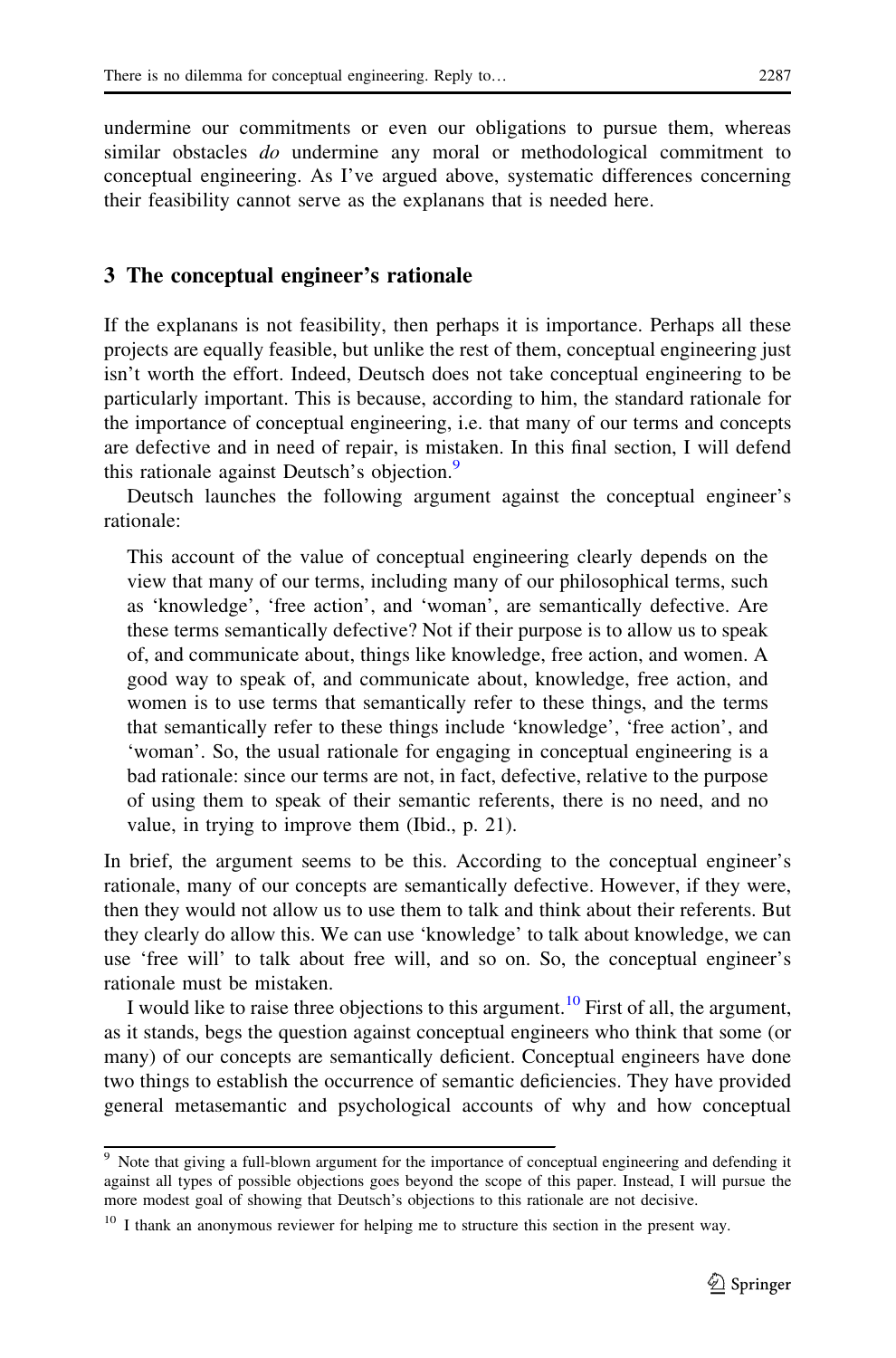deficiencies arise, and they have offered numerous concrete case studies. Scharp [\(2013](#page-12-0)), for instance, provides a detailed account of inconsistent concepts, arguing that they are based on inconsistencies in their constitutive principles (ch. 2). Cappelen ([2018\)](#page-11-0) rejects the idea that concepts consist of constitutive principles, but he shows that even an externalist metasemantics has room for semantic deficiencies (ch. 8), e.g. when the description used to fix reference in the introduction of a term involves incoherent or inconsistent conditions (as in Kripke's framework), when people's causal source for a term involves numerous (kinds of) entities (as in an Evans-Devitt-style framework), or when deference relations are circular (as in Burge's framework). Machery [\(2017](#page-12-0)), who defends a psychological approach to conceptual engineering, demonstrates that concepts can be deficient by disposing us to draw unreliable inferences (ch. 7.7). As all the above authors argue, we have every reason to believe that if some of our concepts or terms are deficient, then many of them are. There is simply no good reason to believe that most of our concepts are magically shielded from these deficiencies (cf. Cappelen [2020\)](#page-11-0).

Conceptual engineers have also provided detailed case studies of the general deficiencies just mentioned. For instance, Scharp [\(2013](#page-12-0)) gives a book-length defense of the view that our concept of 'truth' is inconsistent in the way described above, thus giving rise to the famous liar paradox. Similarly, Fassio and McKenna [\(2015](#page-12-0)) argue that our concept of knowledge incorporates inconsistent platitudes, resulting in indeterminate application conditions. Griffiths et al. ([2009\)](#page-12-0) provide empirical data indicating that people's concept of innateness disposes them to draw various invalid inferences between the universality, the plasticity, and the function of a trait.

If Deutsch is to object to the idea of semantic deficiencies, then he needs to show that the above accounts are either based on misconceptions, or at any rate unlikely to be instantiated in the actual world. But there is no engagement with any of these accounts in Deutsch's paper. Nor is there any detailed discussion of relevant case studies that would prove them to be ill-motivated.

Instead, Deutsch argues that terms of philosophical significance such as 'knowledge' or 'free will' seem to be in good enough shape for us to use them to talk about their referents, i.e. knowledge and free will. Note, however, that conceptual engineers who think that, e.g., 'knowledge' and 'free will' are semantically defective, need not deny that these terms are perfectly apt when used in most ordinary situations. Scharp [\(2013](#page-12-0)) explicitly notes that even inconsistent concepts need not be empty, and that they can be employed in most ordinary situations (p. 37). The inconsistency of our truth concept, for example, does not make this concept entirely useless. It merely crops up when we try to apply it to liar sentences. Likewise, Fassio and McKenna ([2015\)](#page-12-0) do not claim that 'knowledge' cannot be applied to many paradigm instances of knowledge. The problem is rather that the concept has unclear application conditions in a certain type of special case. None of this is to deny that concepts such as 'truth' and 'knowledge' can be used to communicate successfully in many other contexts. Deutsch's observation about the apparent non-defectiveness of these concepts does not, therefore, undermine the conceptual engineer's rationale.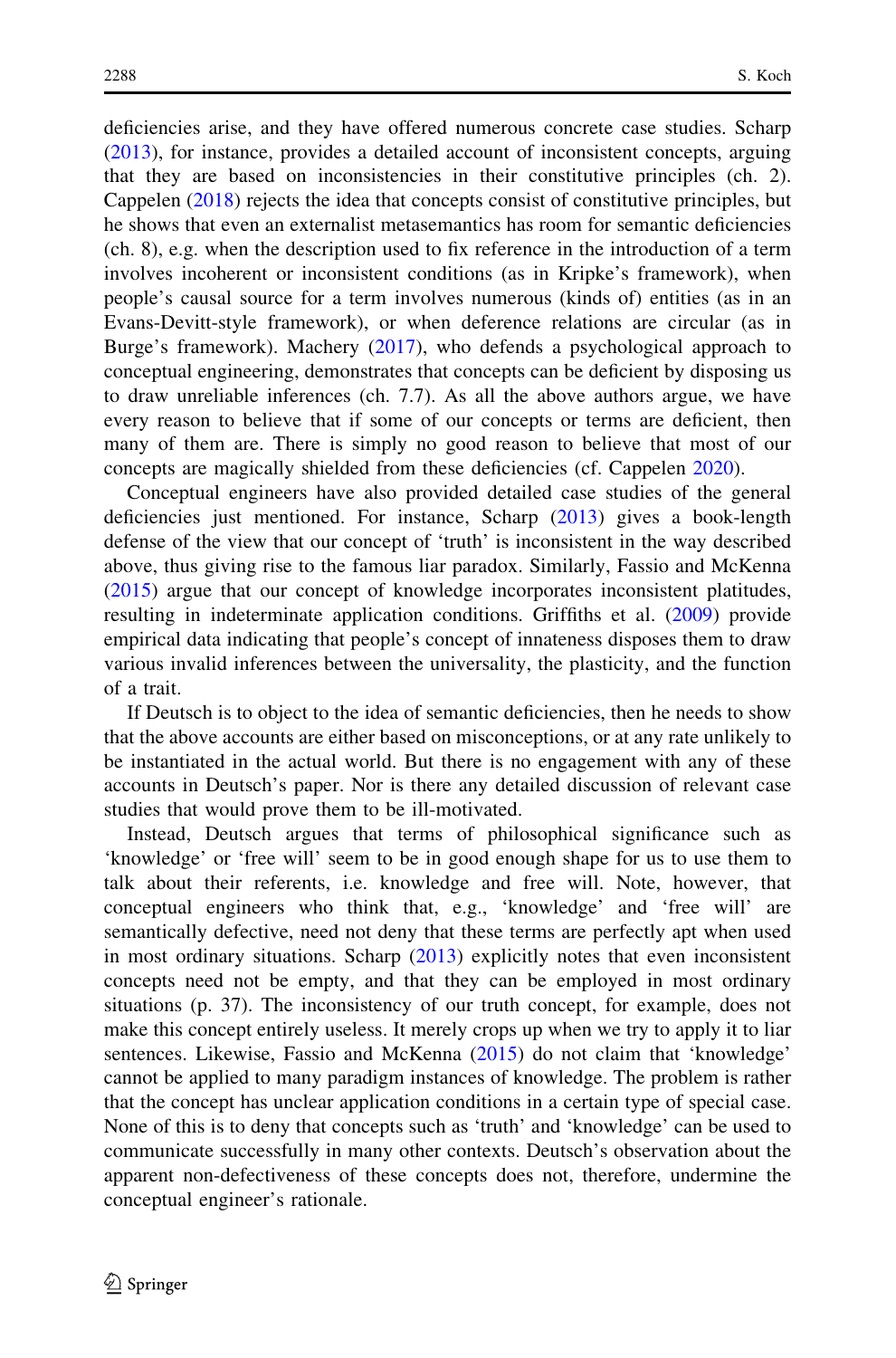My second objection to Deutsch is that he neglects the importance of conceptual deficiencies that are not semantic in nature. Consider how Sally Haslanger, a leading conceptual engineer, describes her project of ameliorating gender and race terms: it is the attempt to identify how ''we might usefully revise what we mean [by these terms] for certain theoretical and political purposes'' (Haslanger [2000](#page-12-0), p. 34). For Haslanger, these are feminist purposes; in particular, the purposes of identifying and remediating sex-based oppression. According to Haslanger, revising our gender concepts in the suggested way helps us to identify sex-based oppression by making it the focal point of our very gender concepts; and this helps us to remediate sexbased oppression because it contributes to an emancipatory process. This argument has little to do with whether our ordinary terms 'man' and 'woman' are semantically defective. As far as Haslanger is concerned, they might not be.

Deutsch probably thinks that Haslanger is mistaken. But there is no argument in his paper that undermines her rationale. Again, it seems that either Deutsch would have to provide general reasons for why the type of rationale that is endorsed by Haslanger (and, in amended versions, repeated in Dembroff's [2016](#page-11-0) work on 'sexual orientation', Kania's [2012](#page-12-0) work on 'pornography', and Manne's [2018](#page-12-0) work on 'misogyny') is mistaken or unlikely to be instantiated in the actual world, or he would have to show that the central cases motivated by this rationale, e.g. Haslanger's cases of race and gender concepts, do not withstand scrutiny, and then inductively generalize this conclusion. However, Deutsch does neither of these. Instead, he reiterates that even politically relevant terms such as 'marriage' and 'immigrant' ''are non-defective enough to allow us to use them to speak of marriage and immigrants'' (p. 22). But conceptual engineers of the Haslangerian type do not deny that these terms are semantically non-defective in the sense of referring to whatever they refer to. Deutsch's objection seems to be based on a mischaracterization of their rationale. $\frac{11}{11}$ 

Lastly, it is worth mentioning that not all conceptual engineers follow the rationale described by Deutsch. Mona Simion [\(2018](#page-12-0)), for example, argues that there is ''little reason […] to restrict the project [of conceptual engineering] to remedying deficient representational devices, rather than go on a more ambitious quest: conceptual improvement'' (p. 915). On Simion's picture, concepts ought to be improved primarily along an epistemic dimension, as they otherwise risk a wrongkinds-of-reasons fallacy. This epistemic dimension concerns how well a concept assists us in the pursuit of knowledge. Those sympathetic to Simion's picture might therefore find conceptual engineering valuable even if most of our concepts are nondeficient. There is thus a viable route into conceptual engineering that remains completely untouched by Deutsch's claim that most (or all) of our concepts are, in fact, non-deficient.

If the above considerations are on the right track, then Deutsch's objection to the standard rationale for conceptual engineering fails. But if conceptual engineering is as important as this rationale makes it out to be, then there is no asymmetry between

<sup>&</sup>lt;sup>11</sup> It is important to stress that Deutsch nowhere denies that the goal of promoting social justice is an important one; quite the contrary. His point is just that conceptual engineering has little hope of contributing to this admirable goal.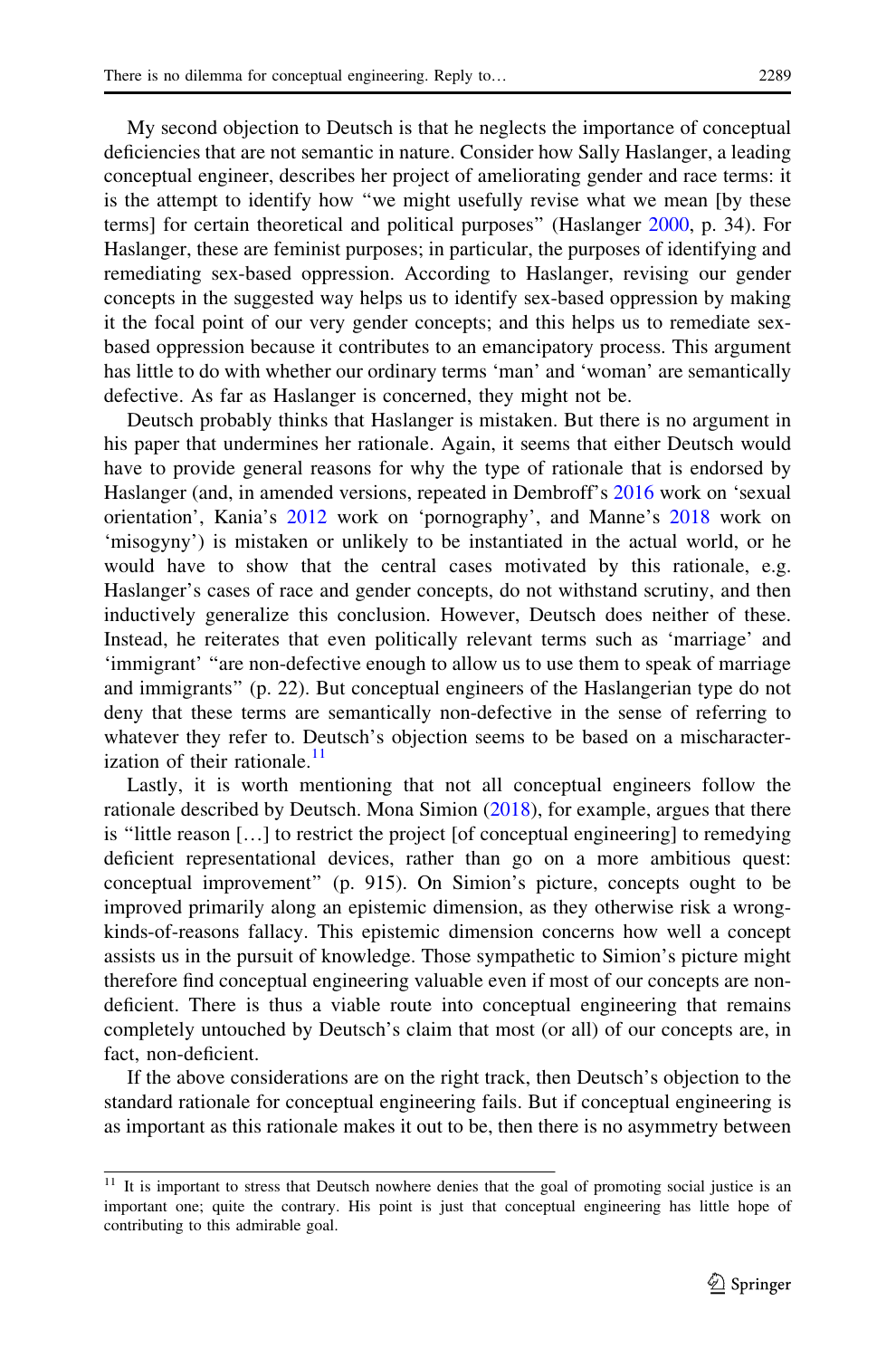<span id="page-11-0"></span>conceptual engineering and other normative enterprises. Conceptual deficiencies give us good reasons to repair our concepts, just as other shortcomings—e.g. those concerning global justice—give us reasons to 'repair' our societies or our ways of acting in the world.

### 4 Conclusion

Deutsch argues that conceptual engineering is trapped in a dilemma, since both of its varieties—conceptual re-engineering and conceptual construction—are either infeasible or trivial. I have argued that this dilemma does not arise. There is a plausible, feasible and non-trivial project of influencing what the relevant individuals in one's community speaker-mean by certain expressions. Moreover, even the more ambitious project of changing semantic meanings is just as feasible as other human endeavors whose importance is less controversial. Lastly, I have argued that the standard rationale for the importance of conceptual engineering, i.e. that many concepts are defective and in need of repair, withstands Deutsch's objections.

Acknowledgements My work on this paper was supported by a Grant of Deutsche Forschungsgemeinschaft for the Emmy Noether Independent Junior Research Group Experimental Philosophy and the Method of Cases: Theoretical Foundations, Responses, and Alternatives (EXTRA), Project Number 391304769. I thank Mirela Fuš, Joachim Horvath, Sigurd Jorem, Mark Pinder, and two anonymous reviewers of *Philosophical Studies* for comments on earlier versions of this paper.

Funding Open Access funding enabled and organized by Projekt DEAL.

Open Access This article is licensed under a Creative Commons Attribution 4.0 International License, which permits use, sharing, adaptation, distribution and reproduction in any medium or format, as long as you give appropriate credit to the original author(s) and the source, provide a link to the Creative Commons licence, and indicate if changes were made. The images or other third party material in this article are included in the article's Creative Commons licence, unless indicated otherwise in a credit line to the material. If material is not included in the article's Creative Commons licence and your intended use is not permitted by statutory regulation or exceeds the permitted use, you will need to obtain permission directly from the copyright holder. To view a copy of this licence, visit [http://](http://creativecommons.org/licenses/by/4.0/) [creativecommons.org/licenses/by/4.0/.](http://creativecommons.org/licenses/by/4.0/)

#### **References**

- Cappelen, H. (2018). Fixing language. An essay on the foundations of conceptual engineering. Oxford: Oxford University Press.
- Cappelen, H. (2020). Conceptual engineering. The master argument. In H. Cappelen, D. Plunkett, & A. Burgess (Eds.), Conceptual engineering and conceptual ethics. Oxford: Oxford University Press.
- Carnap, R. (1950/1971). Logical foundations of probability (2nd ed.). Chicago, IL: Univ. of Chicago Press.
- Carnap, R. (1963/1991). P. F. Strawson on linguistic naturalism. In P. A. Schilpp (Ed.), The philosophy of Rudolf Carnap. La Salle/IL: Open Court, pp. 933–943.

Dembroff, R. (2016). What is sexual orientation? *Philosophers' Imprint, 16*, 1–27.